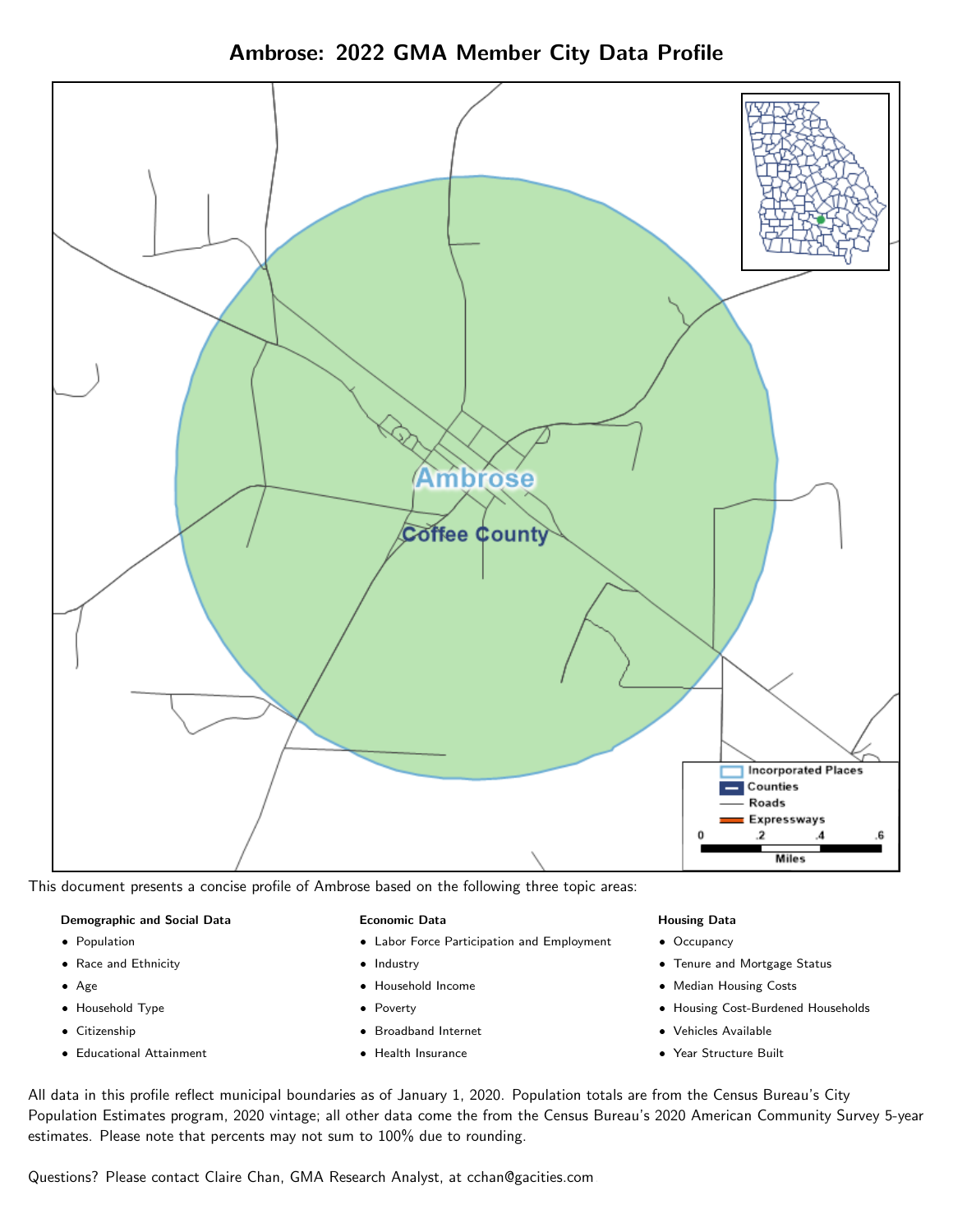# Ambrose: Demographic and Social





## **Citizenship**



Source: American Community Survey, 2020 5-year estimates, table B05002 Source: American Community Survey, 2020 5-year estimates, table B15002

### Race and Ethnicity



Source: U.S. Census Bureau, City Population Estimates, 2020 vintage Source: American Community Survey, 2020 5-year estimates, table B03002

# Household Type



Source: American Community Survey, 2020 5-year estimates, table B01001 Source: American Community Survey, 2020 5-year estimates, table B11001

### Educational Attainment



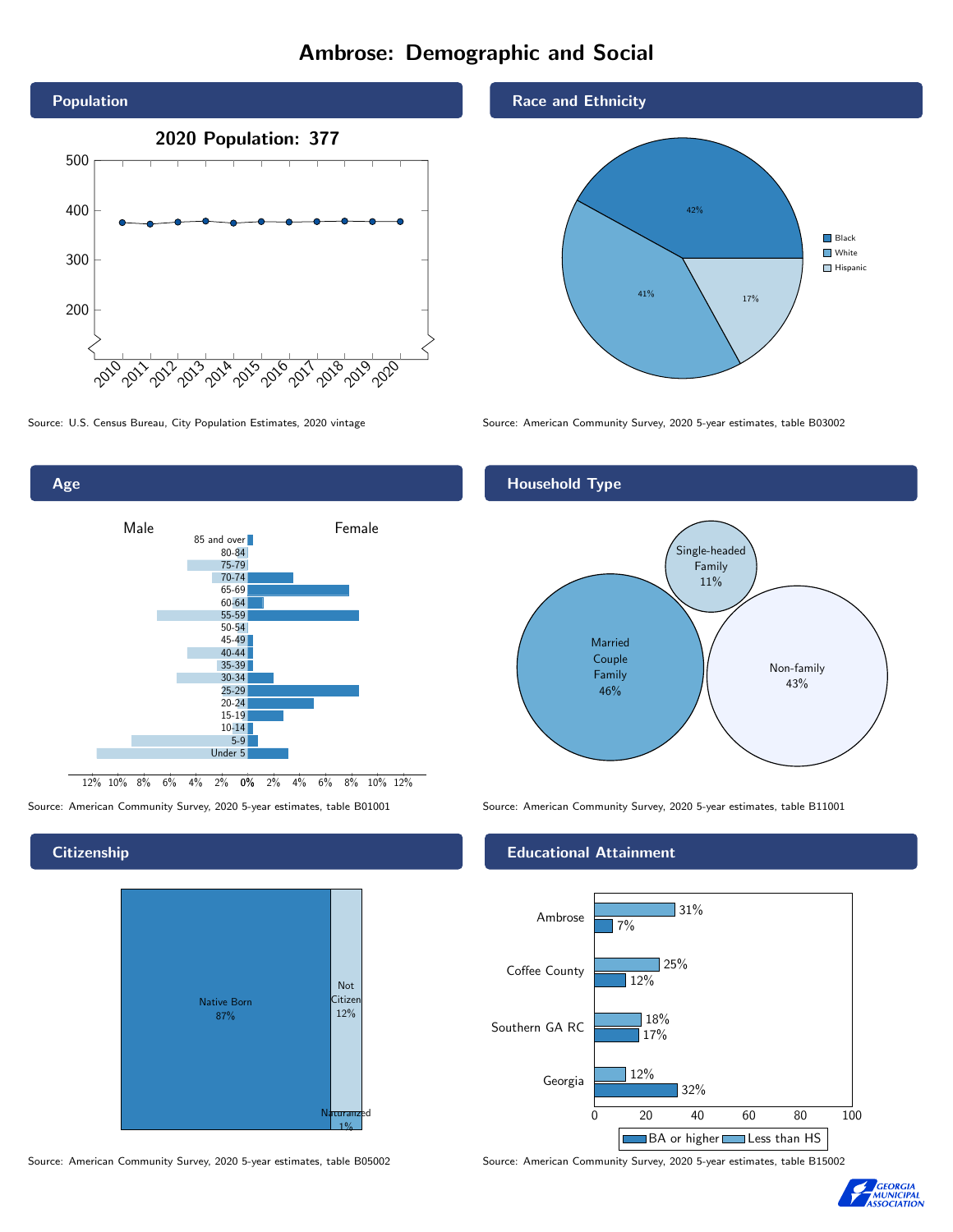# Ambrose: Economic



Source: American Community Survey, 2020 5-year estimates, table B23001 Note: Unemployment rate is based upon the civilian labor force.



Industry

| Construction                                                | $1\%$ |
|-------------------------------------------------------------|-------|
| Manufacturing                                               | 16%   |
| <b>Wholesale Trade</b>                                      | $0\%$ |
| Retail Trade                                                | 5%    |
| Transportation and warehousing, and utilities               | 4%    |
| Information                                                 | $0\%$ |
| Finance and insurance, real estate, rental, leasing         | $0\%$ |
| Professional, scientific, mgt, administrative, waste mgt    | 6%    |
| Educational services, and health care and social assistance | 45%   |
| Arts, entertainment, recreation, accommodation, food        | 10%   |
| service                                                     |       |
| Other services, except public administration                | 4%    |
| Public administration                                       | $0\%$ |

Source: American Community Survey, 2020 5-year estimates, table C24030



Source: American Community Survey, 2020 5-year estimates, tables B19013 and B19025 Source: American Community Survey, 2020 5-year estimates, table B17010

Broadband Internet No 58% Yes 42% Poverty



# **Health Insurance**



Source: American Community Survey, 2020 5-year estimates, table B28002 Source: American Community Survey, 2020 5-year estimates, table B18135